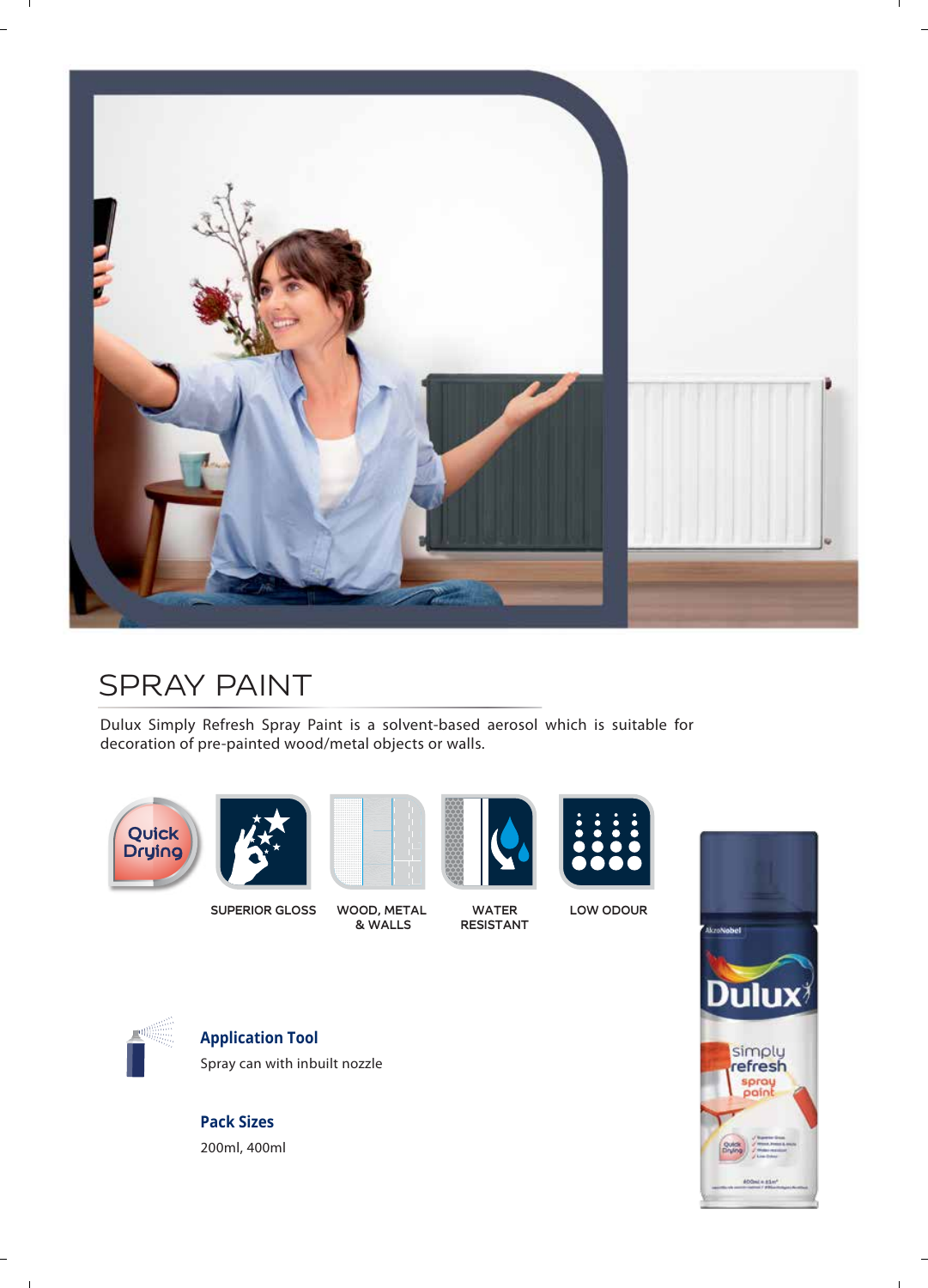

# **Surface Preparation**

• Ensure surface is thoroughly clean, dry and free from all loose dirt, rust, grease or oily material, laitance, organic debris, fungi, algae and flaking paint. This can be achieved by using the sandpaper provided in the Dulux Simply Refresh painting kit for unform and smooth surface. Any traces of oil or grease should be removed with solvent wiping.



• For repainting surfaces sand away the old paint or varnish layers that don't adhere completely before application of Dulux Simply Refresh Spray paint.

• Any cracks or crevices present on wood or masonry surface should be filled with suitable filling compounds before application.



# **Shake the Aerosol can well for 1-2 mins before use**

## **Application**

- Hold the aerosol can vertically and apply in thin even layers at 25 to 30 cm distance from the object.
- Apply 2-3 coats of Dulux Simply Refresh spray paint in a stroking motion. Leave at least 10 mins between the successive coats. Apply layers crosswise to each other.
- Clean the spray nozzle and spray button after using for any clogging by rinsing with thinner.

| <b>Drying Time*</b>                                                                                                                                                        | <b>Stability of paste</b>                         | <b>VOC Level</b>                                 |
|----------------------------------------------------------------------------------------------------------------------------------------------------------------------------|---------------------------------------------------|--------------------------------------------------|
| Touch Dry<br>: 3-10 Mins.<br>$\begin{matrix} \begin{matrix} 6 \end{matrix} \\ \begin{matrix} 6 \end{matrix} \end{matrix}$<br>: 30 mins.<br>Recoat<br>Hard dry<br>: 24 hrs. | Use within 24 hrs. of<br>taking out from the tube | 300 - 350 gm/lit                                 |
| <b>Coverage</b>                                                                                                                                                            | <b>Flash Point</b>                                | <b>Shelf Life</b>                                |
| 12-15 Sqft for 400 ml Can                                                                                                                                                  | $< 0$ Deg                                         | 24 months<br>Store away from direct<br>sunlight. |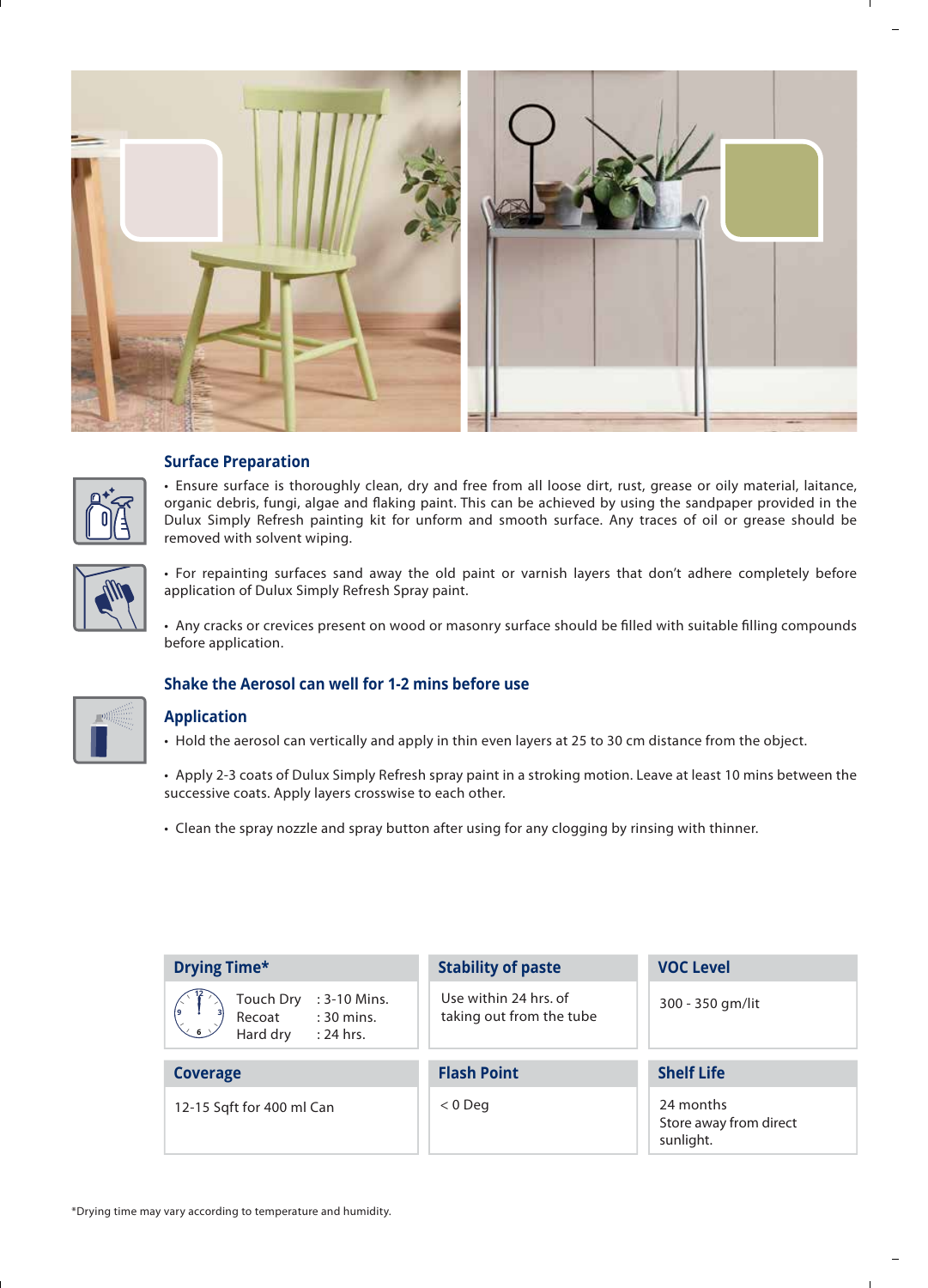

 $\mathbf{I}$ 

 $\frac{1}{2}$ 

 $\frac{1}{2}$ 

 $\mathbf{1}$ 

Additional coat may be required in case the shade being applied is significantly different from that of the pre-coated wall"

 $\mathbf{I}$ 

 $\overline{a}$ 

Ĩ.

 $\sim 10^{-1}$